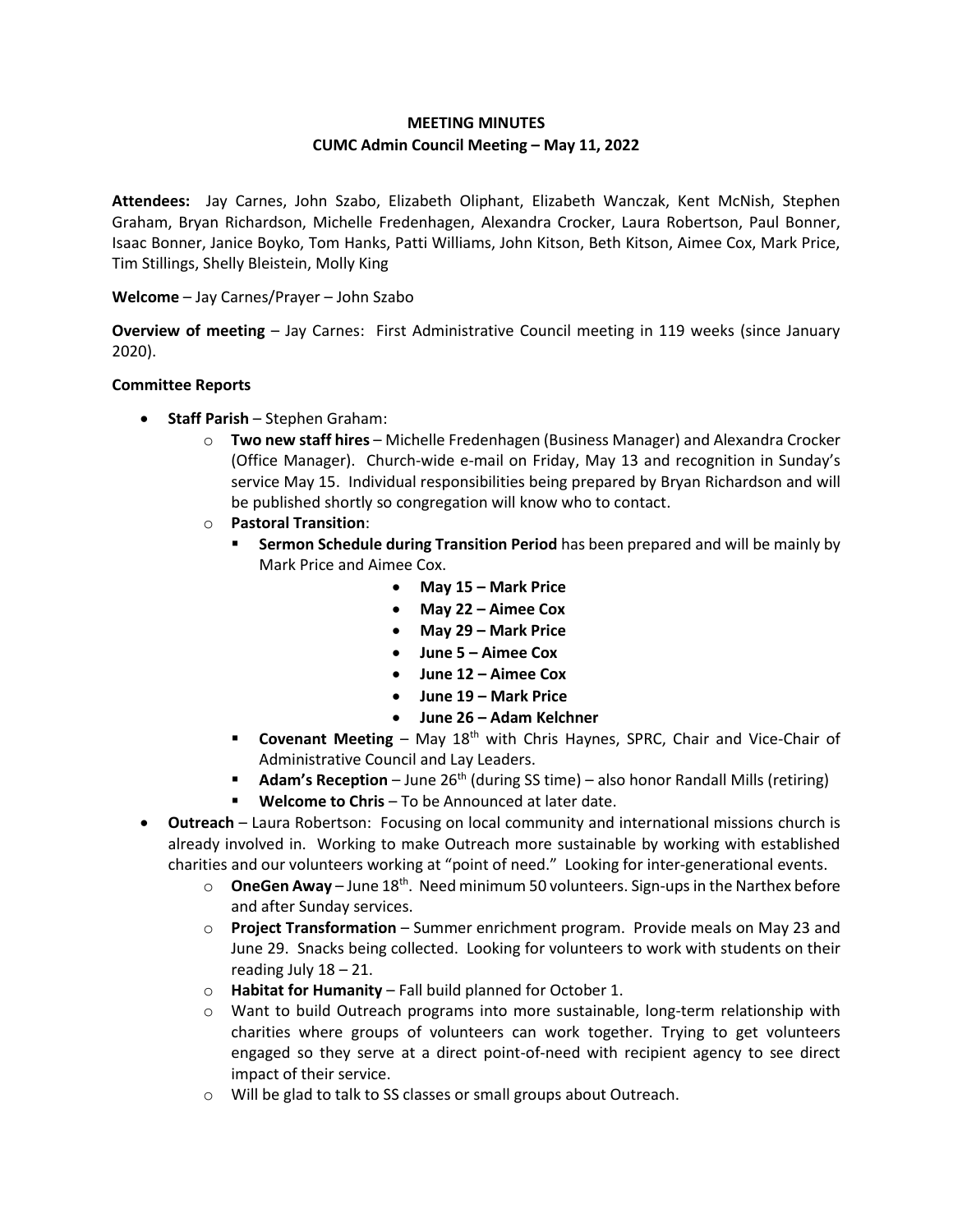- $\circ$  Outreach Volunteer Opportunities brochure has been prepared and is available. Will put brochure on church's web site. Plan to update three times per year.
- **Trustees**  Tim Stillings: Projects Trustees are working on:
	- o **Bus Disposal** Bus has been cleaned and is listed on Craig's List.
	- o **Sanctuary Lighting** LED lights will be used in sanctuary. Will reduce overall load from 7200 volts to about 700 volts. Ceiling tiles are also scheduled to be replaced.
	- o **Trim Work** around intakes for HVAC system in small sanctuary.
	- o **Vendor Management** a list of approved vendors is being put together for use by Office Manager.
	- o **Grounds –** Outsourcing mulching and maintenance of grounds. Would like to supplement with volunteers.
	- o **Glass Replacement –** Lewis Glass will be replacing broken glass in sanctuary and along hallway.
	- o **Security –** Traffic police officer started Easter Sunday to direct traffic. Will also walk perimeter during service. Fire drill will be held during SS in October (Fire Safety Month). Alarm enunciators need to be installed.
	- o **Covid Protocol –** Mask only section has been reduced. Pandemic being monitored, but no special requirements at this time.
	- o **Basement Flooding –** three sources (windows at grade in children's area, leaking pipes and valves and electrical conduit from transformer to electric room). Original design firm (HFR) to meet on-site to review issues associated with windows and electric conduit.
	- o **Church Bell –** Trustees have reviewed feasibility of installing a digital bell system in bell tower. Anticipated cost - \$18,000. Trustees recommend using designated Memorial Funds and designated contributions from church members. No general operating funds would be used. Trustees ask for support of Administrative Council to move forward.
		- Administrative Council decided that Trustees should not move forward with looking into bell system. Reason – not a priority at this time.
		- Trustees would also need to look into donation made by William Shell family (one of original funders of bell tower) to determine if they have any concerns about changes that would affect their donation.
- **Finance** Jay Carnes:
	- $\circ$  Revenue expected to be less than budgeted due to fewer pledged givers. 42% of pledged giving has been received in first 4 months of year.
	- $\circ$  Cash on hand is healthy, but there will be out of normal expenses incurred with pastoral change – moving and medical expenses.

# **Minister Updates**

- **Mark Price:** June work day to clean up church. Transition challenges staff to get together and talk about transition and how to coordinate, prepare, support each other and congregation during transition. Staff will be leading in worship.
	- o Banners appreciated effort and effectiveness of latest banners.
	- $\circ$  Joy Club events good response and attendance.
	- o All SS classes meeting in person since Easter.
	- o Website has been updated with SS class information thanks to Aimee
	- $\circ$  Working on re-opening kitchen. First use on June 26<sup>th</sup> Adam's reception.
- **Anne Hook:** Music and Mission Camp in July will not occur this year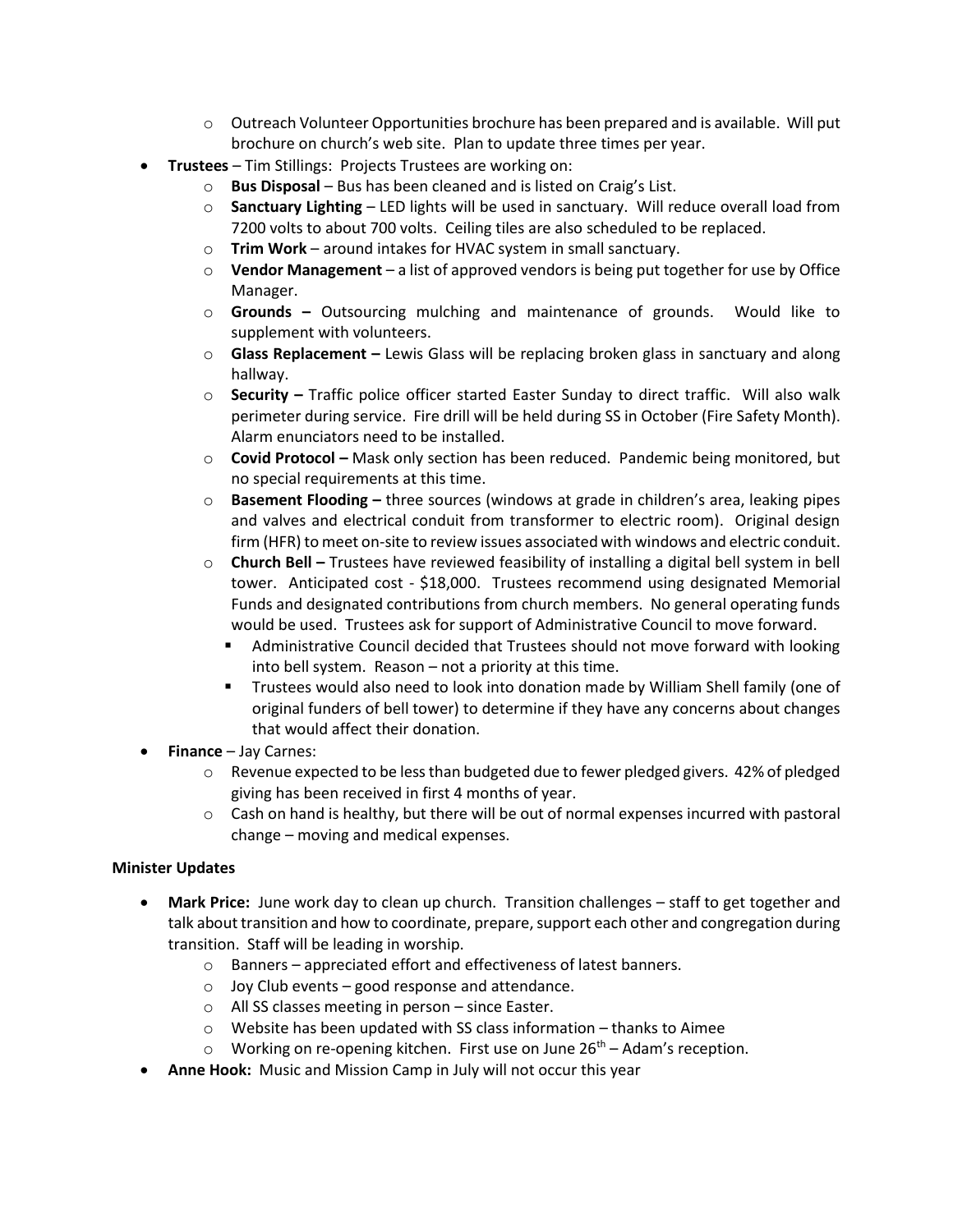- **Paul Bonner:** Summer Youth Intern Mary Katherine Beshears. Summer Youth Camp at Ocoee being planned. Anne will be participating at Summer Youth Camp in lieu of a choir tour. Mission Trip in June to Mountain T.O.P. Looking for three adult volunteers to go on Mountain T.O.P. Rising 7<sup>th</sup> Graders will be graduating to Youth Group on May 22<sup>nd</sup>.
- **Aimee Cox:** Communications working on website to update and add information. For activities and upcoming event, use social media, newsletter and screens in the Narthex. Need to get information to Aimee 2 weeks prior to needing it published/promoted. Final input by Thursday noon, before newsletter going out on Friday.
	- o **Amanda Morgan, Children's Ministry Team (CMT):** CMT had retreat on 4/29 to talk about what is not working and better way of approaching CMT. Have broken down CMT roles and responsibilities to:
		- **U** Volunteer Coordinators
		- Preschool 2<sup>nd</sup> Grade
		- $\blacksquare$  3<sup>rd</sup> 6<sup>th</sup> Grade
		- **Family Representatives**
		- **All church event representatives**
		- **•** Disability/neurodiversity representatives
	- o Also looking at distinguishing between "Essential Functions" and "Special Programming"
	- $\circ$  Scheduled cleaning day for June 25<sup>th</sup> for children's area.

**UMC Denominational Update** – Kent McNish: UMC founded in 1968 – United Brethren merged with Methodist denomination. May 1<sup>st</sup> Global Methodist Church formed from Wesley Covenant Association. Crux of conflict centers around human sexuality. Book of Discipline 2016 is present statement on sexuality – Does not condone practice of homosexuality, prohibits LGBTQ+ marriages by ordained Methodist minister and prohibits ordination of openly LGBTQ+ persons. Next General Conference is scheduled for August 2024. Kent McNish provided a listing of websites (attached) where additional information about the potential split of the UMC denomination can be found.

**Franklin Pride** – Shelly Bleistein: June 4<sup>th</sup> Noon – 7 p.m. at Harlinsdale Farm. CUMC sponsorship this year will mainly be a presence – booth space, shout-out from stage and CUMC name on their promotional items. Will be placing information in newsletter for volunteer opportunities.

**Welcome Strategy** – Jay Carnes: In order to make our church a welcoming congregation, the following needs to be done:

- **•** Greeters and Ushers
- Staffing of Welcome Station along with having information available
- Attendance pew pads
- Follow-up by Ministers/staff or Geographic Ambassadors
- Signage to assist visitors to find their way around needs to be upgraded
- Anyone wishing to assist, please contact Jay Carnes (502-905-0542)

# **Congregational Care** – Jay Carnes:

- **Guiding Principal:** The Congregation Care Team will provide an organized way to care for the need of members and visitors by nurturing the body, mind, and spirit in illness and in health, and equipping all to serve one another.
- **Members:** Gary and Phyllis Coulter, Elizabeth Fellows, Heather Lear, Steve Middlebrooks (facilitator), Mark Price (Staff Liaison), Laura Robertson, Dennis Rogers and John Szabo